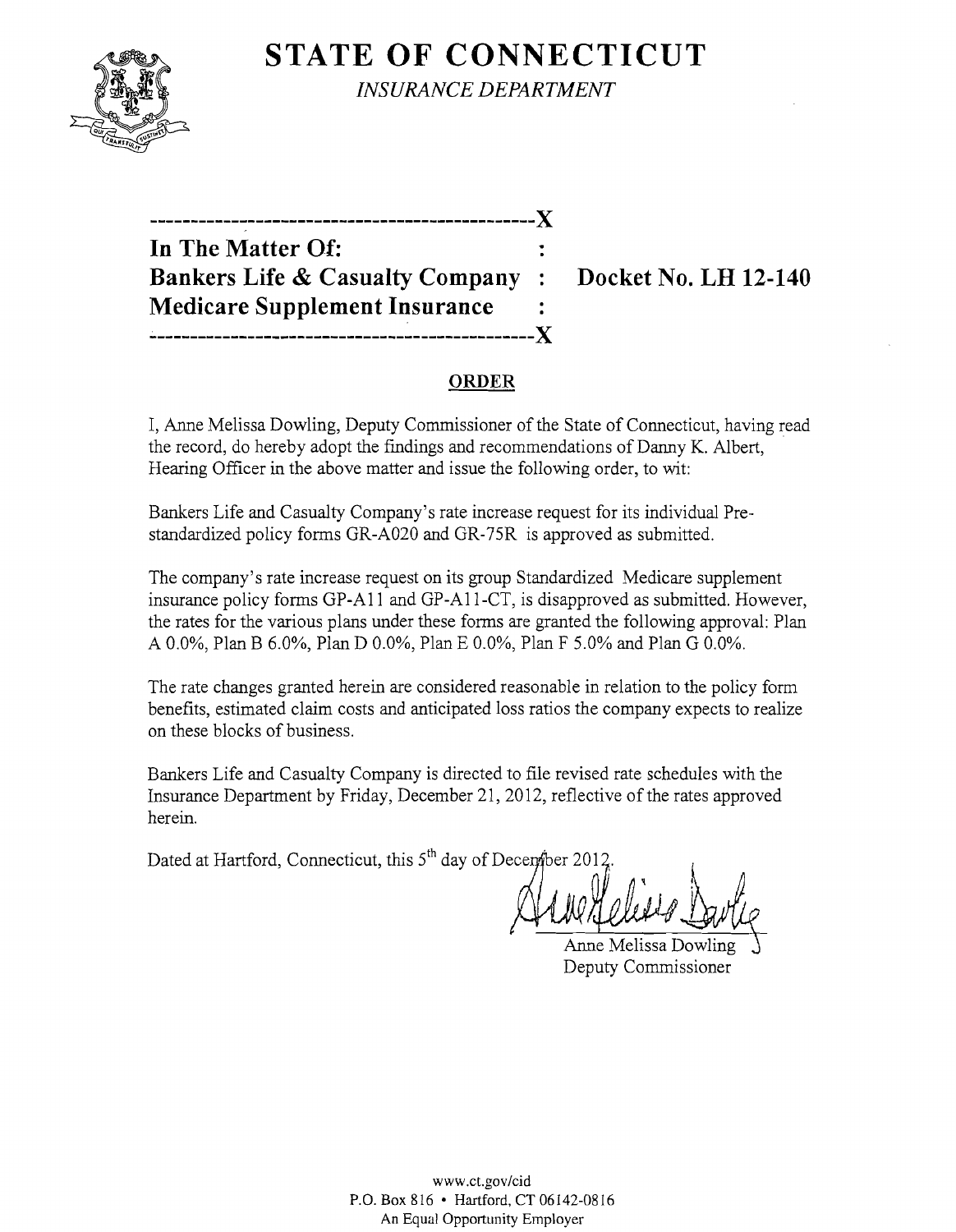# **STATE OF CONNECTICUT**



*INSURANCE DEPARTMENT* 

**-----------------------------------------------)(** 

**In The Matter Of: Bankers Life & Casualty Company : Docket No. LH 12-140 Medicare Supplement Insurance -----------------------------------------------)(** 

#### **PROPOSED FINAL DECISION**

 $\ddot{\cdot}$ 

#### 1. **INTRODUCTION**

The Insurance Commissioner of the State of Connecticut is empowered to review rates charged for individual and group Medicare supplement policies sold to any resident of this State who is eligible for Medicare. The source for this regulatory authority is contained in Chapter 700c and Section 38a-495a of the Connecticut General Statutes.

After due notice a hearing was held at the Insurance Department in Hartford on November 20,2012 to consider whether or not the rate increases requested by Bankers Life and Casualty Company on its individual Pre-standardized and group Standardized Medicare supplement business should be approved.

No members from the general public attended the hearing.

No representative from Bankers Life and Casualty Company attended the hearing.

The hearing was conducted in accordance with the requirements of Section 38a-474, Connecticut General Statutes, the Uniform Administrative Procedures Act, Chapter 54 of the Connecticut General Statutes, and the Insurance Department Rules of Practice, Section 38a-8-1 et seq. of the Regulations of Connecticut State Agencies.

A Medicare supplement (or Medigap) policy is a private health insurance policy sold on an individual or group basis which provides benefits that are additional to the benefits provided by Medicare. For many years Medicare supplement policies have been highly regulated under both state and federal law to protect the interests of persons eligible for Medicare who depend on these policies to provide additional coverage for the costs of health care.

Effective December 1,2005, Connecticut amended its program of standardized Medicare supplement policies in accordance with Section 38a-495a of the Connecticut General Statutes, and Sections 38a-495a-l through 38a-495a-21 of the Regulations of Connecticut Agencies. This program, which conforms to federal requirements, provides that all insurers offering Medicare supplement policies for sale in the state must offer the basic "core" package of benefits known as Plan A. Insurers may also offer anyone or more of eleven other plans (Plans B through L).

> www.ct.gov/cid P.O. Box 816 • Hartford, CT06142-0816 An Equal Opportunity Employer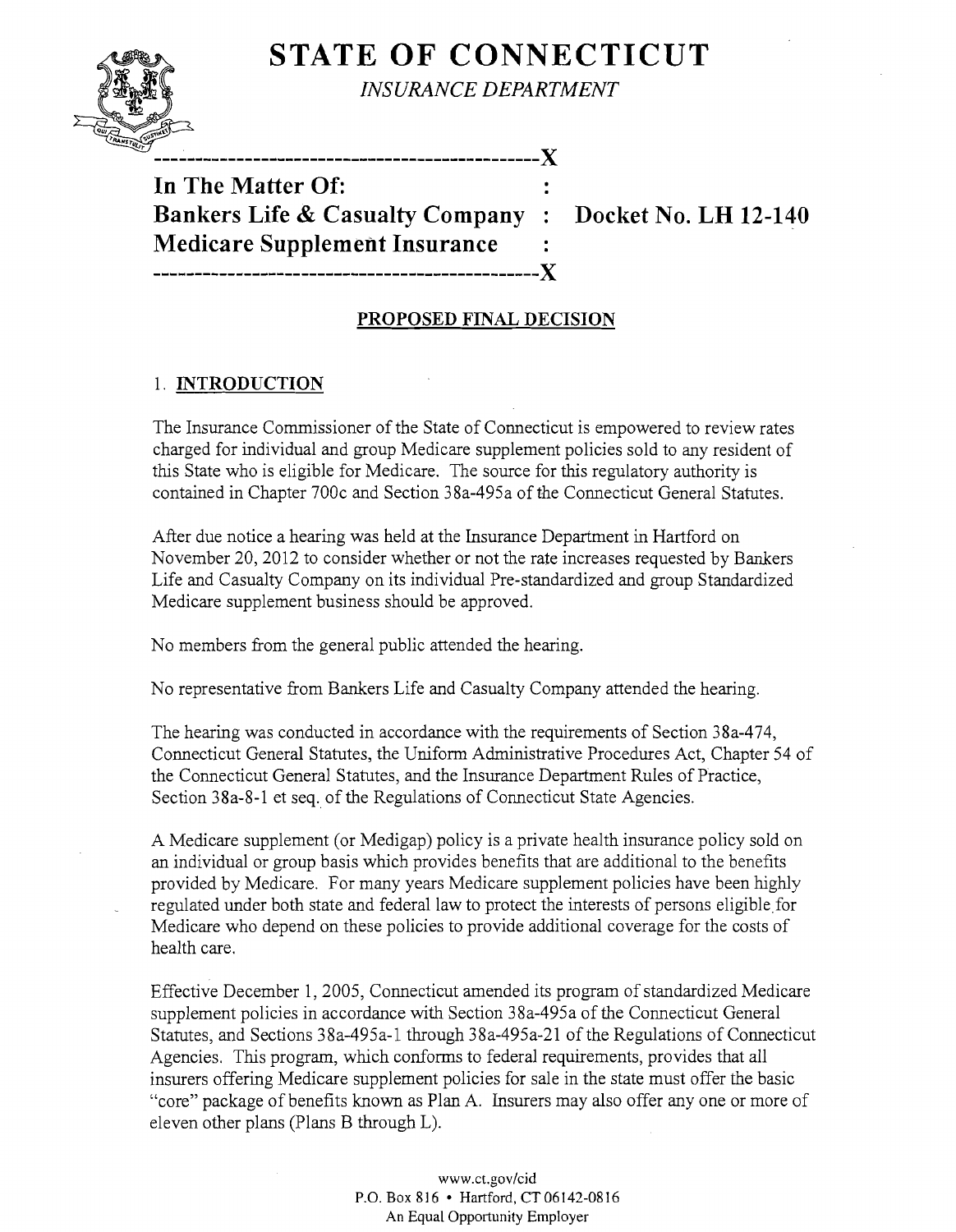Effective January 1,2006, in accordance with Section 38a-495c of the Connecticut General Statutes (as amended by Public Act 05-20) premiums for all Medicare supplement policies in the state must use community rating. Rates for Plans A through L must be computed without regard to age, gender, previous claims history or the medical condition of any person covered by a Medicare supplement policy or certificate.

The statute provides that coverage under Plan A through L may not be denied on the basis of age, gender, previous claims history or the medical condition of any covered person. Insurers may exclude benefits for losses incurred within six months from the effective date of coverage based on a pre-existing condition.

Effective October 1, 1998, carriers that offer Plan B or Plan C must make these plans as well as Plan A, available to all persons eligible for Medicare by reason of disability.

Insurers must also make the necessary arrangements to receive notice of all claims paid by Medicare for their insureds so that supplemental benefits can be computed and paid without requiring insureds to file claim forms for such benefits. This process of direct notice and automatic claims payment is commonly referred to as "piggybacking" or "crossover".

Sections 38a-495 and 38a-522 of the Connecticut General Statutes, and Section 38a-495a-10 of the Regulations of Connecticut Agencies, state that individual and group Medicare supplement policies must have anticipated loss ratios of 65% and 75%, respectively. Under Sections 38a-495-7 and 38a-495a-10 of the Regulations of Connecticut Agencies, filings for rate increases must demonstrate that actual and expected losses in relation to premiums meet these standards, and anticipated loss ratios for the entire future period for which the requested premiums are calculated to provide coverage must be expected to equal or exceed the appropriate loss ratio standard.

Section 38a-473 of the Connecticut General Statutes provides that no insurer may incorporate in its rates for Medicare supplement policies factors for expenses that exceed 150% of the average expense ratio for that insurer's entire written premium for all lines of health insurance for the previous calendar year.

# **II. FINDING OF FACT**

After reviewing the exhibits entered into the record of this proceeding, the testimony of the witnesses, and utilizing the experience, technical competence and specialized knowledge of the Insurance Department, the undersigned makes the following findings of fact:

- 1. Bankers Life and Casualty submitted a rate increase request of 4.0% for individual pre-standardized policy forms GR-75R and GR-A020.
- 2. The proposed rates are expected to satisfy the Connecticut regulatory loss ratio requirement of 65%.
- 3. The proposed rates are intended to be effective through year-end 2013.
- 4. Bankers certified that their expense factors are in compliance with Section 38a-473, C.G.S.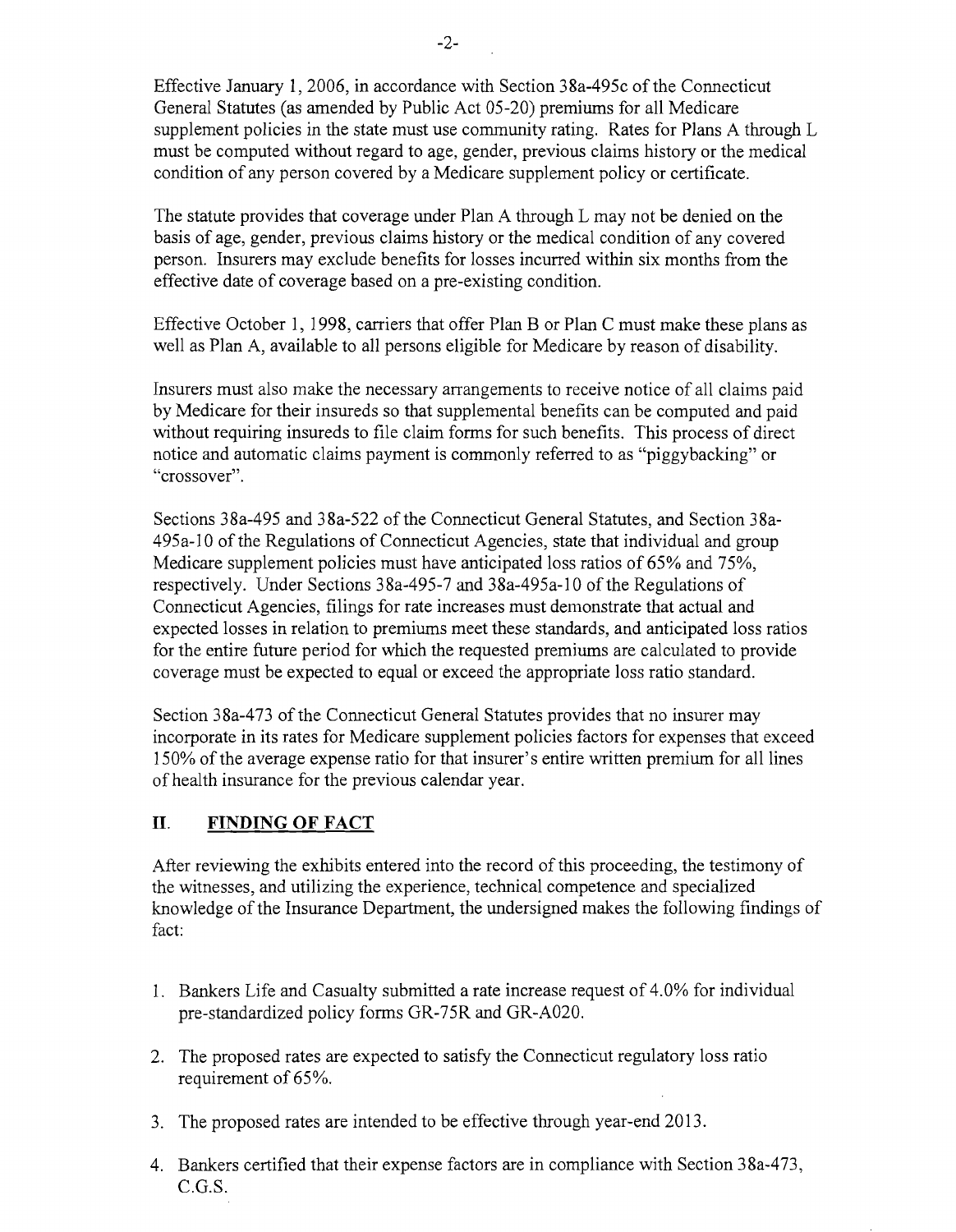- 5. The company is complying with subsection (e) of section 38a-495c, C.G.S., relative to the automatic claim-processing requirement (crossover/piggybacking).
- 6. The last rate increase approved for these forms was  $4.5\%$ , effective  $1/1/11$ .
- 7. For policy form GR-A020 there were 3,104 policies nationwide and 156 policies in Connecticut as of 6/30/12, and for policy form GR-75R there were 5,736 policies nationwide and 66 policies in Connecticut as of 6/30/12.
- 8. Combined loss ratio experience for policy forms GR-75R and GR-A020 in Connecticut for 2010,2011,2012 (through June) and inception-to-date are 60.3%, 64.3%,63.9% and 70.8%, respectively. Combined nationwide experience for 2010, 2011,2012 (through June) and inception-to-date are 70.3%,70.9%,74.9% and 62.3% respectively.
- 9. Bankers' is using trend of 3.0% for future claim projections.
- 10. Bankers Life and Casualty's 2012 Medicare supplement rate filing proposal is in compliance with the requirements of regulation 38a-474 as it applies to the contents of the rate submission as well as the actuarial memorandum.

#### III. RECOMMENDATION

Recommend that the 4.0% rate change for forms GR-A020 and GR-75R be approved as submitted. The rate changes are reasonable in relationship to the benefits, estimated claim costs and the anticipated loss ratios the company expects to realize on this business.

# IV. **FINDING OF FACT**

After reviewing the exhibits entered into the record of this proceeding, the testimony of the witnesses, and utilizing the experience, technical competence and specialized knowledge of the Insurance Department, the undersigned makes the following findings of fact:

1. Bankers Life and Casualty has requested the following rate increases for policy forms GP-All & GP-All-CT:

| Plan | Rate Increase |
|------|---------------|
| A    | $6.0\%$       |
| B    | $6.0\%$       |
| D    | 6.0%          |
| E    | 4.0%          |
| F    | 10.0%         |
| G    | $6.0\%$       |
|      |               |

- 2. These proposed rates are expected to satisfy the Connecticut regulatory loss ratio requirement of 75% for group policy forms.
- 3. The proposed rates are intended to be effective through year-end 2013.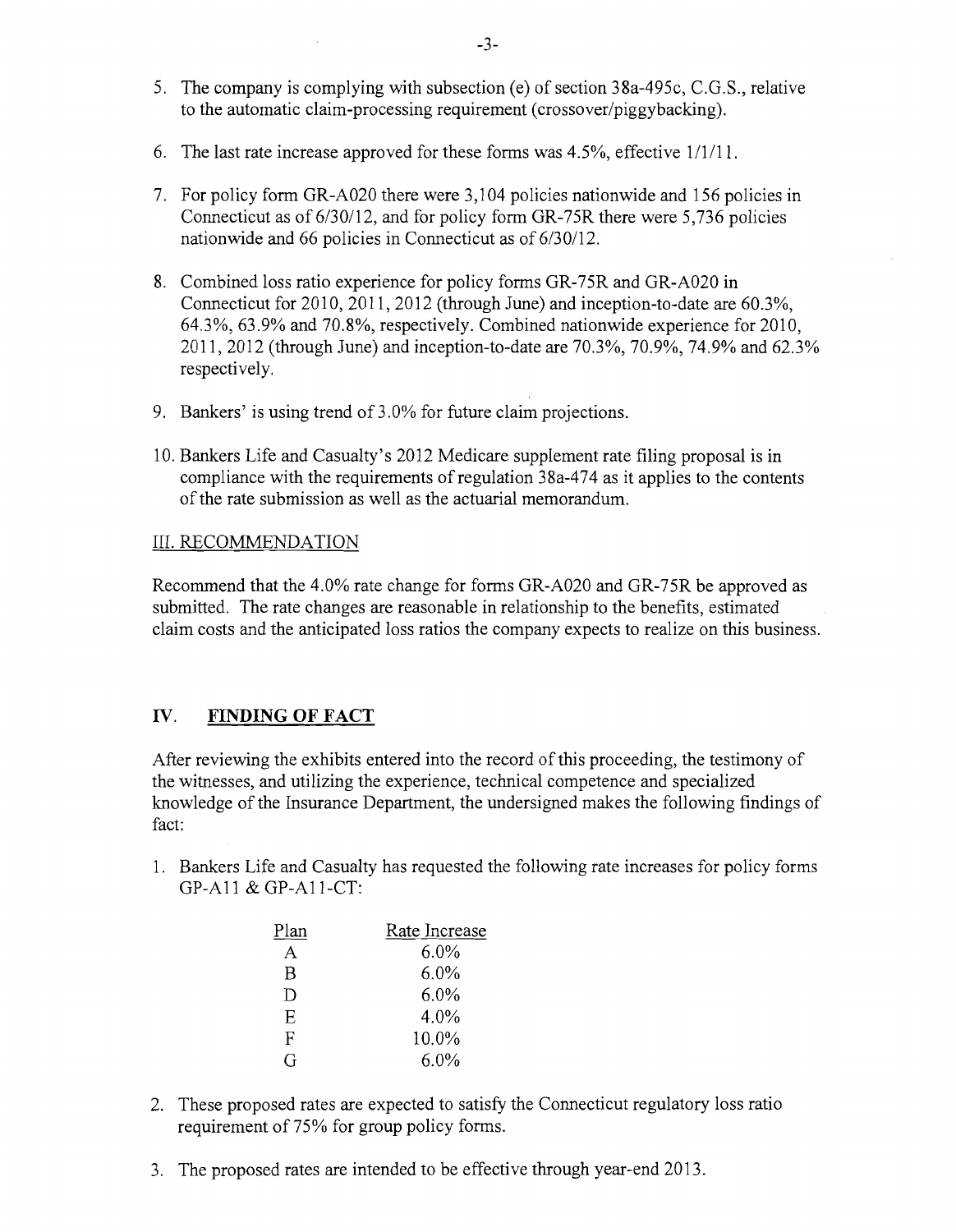- 4. Bankers certified that their expense factors are in compliance with Section 38a-473, C.G.S..
- 5. The company is complying with subsection (e) of section 38a-495c, C.G.S., relative to the automatic claim-processing requirement (crossover/piggybacking).
- 6. The last rate increase approved for these forms ranged from 8.5% in 2006 for Plan A, 5.0% in 2011 for Plans B and G, 4.5% in 2011 for Plan D, 6.0% in 2010 for Plan E and 5% in 2012 for Plan F.
- 7. The following are in-force counts on a nationwide basis as well as Connecticut specific as of 6/30/12 by plan:

| Plan         | Connecticut | Nationwide |
|--------------|-------------|------------|
| A            |             | 153        |
| B            |             | 293        |
| D            | 54          | 1,771      |
| E            | 74          | 1,057      |
| $\mathbf{F}$ | 13          | 5,341      |
| G            | 13          | 2,189      |
| Total        | 159         | 10,804     |

8. The 2010, 2011, 2012 (through June) and inception-to-date loss ratios for Connecticut, by plan, are as follows:

| Plan  | 2010  | 2011  | 2012    | Inception |
|-------|-------|-------|---------|-----------|
| A     | 51.3% | 10.6% | $0.0\%$ | 66.2%     |
| B     | 6.1%  | 86.7% | 19.1%   | 138.8%    |
| D     | 54.7% | 58.1% | 57.4%   | 83.6%     |
| Е     | 55.1% | 46.8% | 37.6%   | 77.6%     |
| F     | 71.6% | 91.6% | 75.7%   | 85.1%     |
| G     | 48.3% | 51.9% | 48.7%   | 74.5%     |
| Total | 55.7% | 56.2% | 48.3%   | 80.7%     |

9. The 2010, 2011, 2012 (through June) and inception-to-date loss ratios on a nationwide basis, by plan, are as follows:

| Plan  | 2010  | 2011  | 2012     | Inception |
|-------|-------|-------|----------|-----------|
| A     | 85.0% | 79.7% | 54.6%    | 69.5%     |
| В     | 70.2% | 75.0% | 69.7%    | 73.0%     |
| D     | 72.6% | 76.4% | 83.0%    | 73.7%     |
| E     | 73.4% | 75.4% | 76.3%    | 72.2%     |
| F     | 80.9% | 80.5% | 85.6%    | 74.2%     |
| G     | 74.8% | 73.3% | 79.8%    | 72.3%     |
| Total | 77.3% | 77.7% | $82.4\%$ | 73.4%     |

- 10. Rate increases are requested due to claim cost trend increases and benefit cost inflation.
- 11. These forms were marketed through Bankers Life & Casualty's licensed agents and brokers.